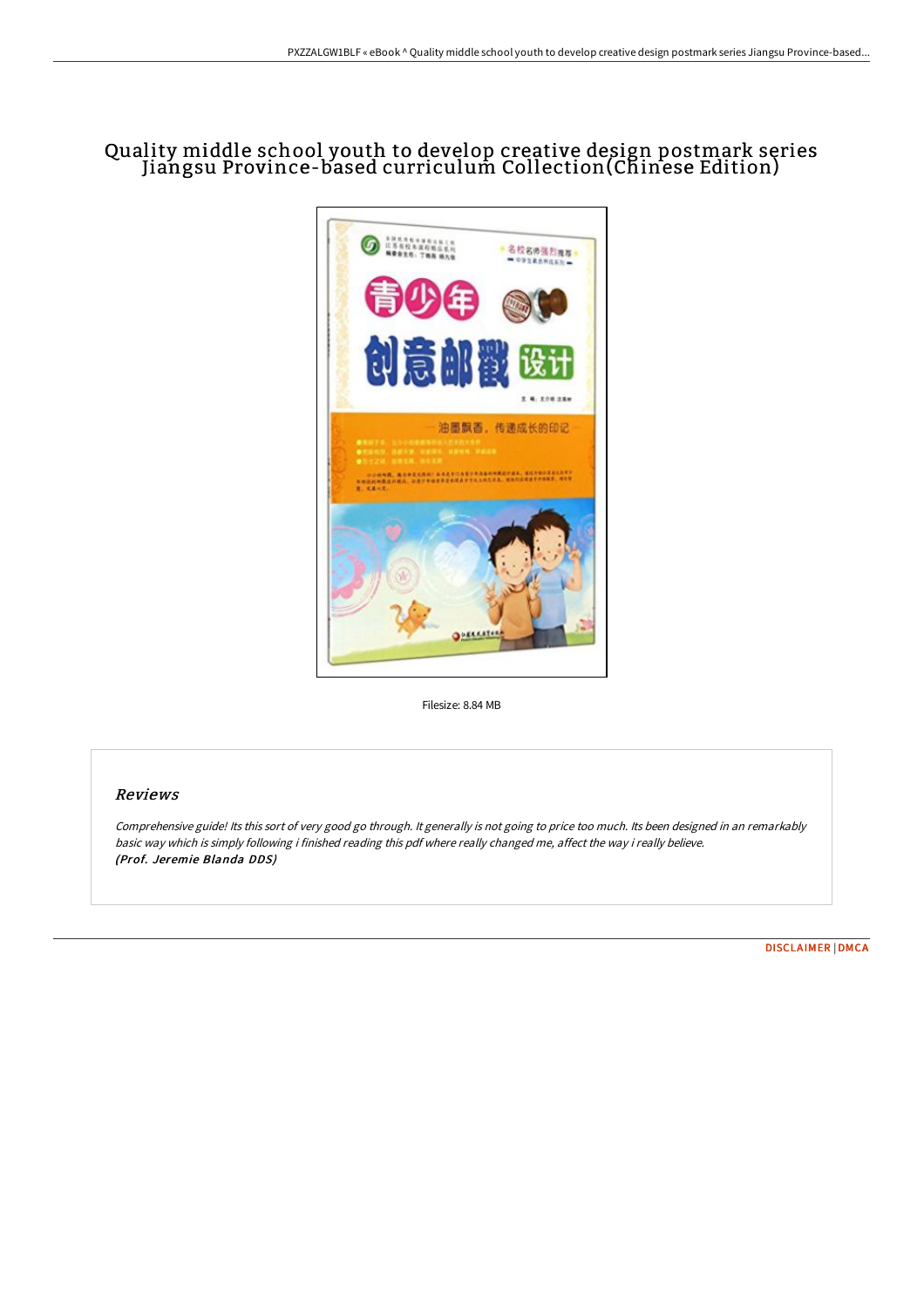## QUALITY MIDDLE SCHOOL YOUTH TO DEVELOP CREATIVE DESIGN POSTMARK SERIES JIANGSU PROVINCE-BASED CURRICULUM COLLECTION(CHINESE EDITION)



paperback. Book Condition: New. Pub Date: 2014-07-01 Pages: 40 Language: Chinese Publisher: Jiangsu Education Publishing House. Jiangsu Province Collection middle school-based curriculum development of quality family: young people's creative design postmark to enable students to understand the post office postmark as the carrier of juvenile programs culture and realizing diverse curriculum development and creative spirit. practical skills and social responsibility. improve schools and teachers curriculum leadership. Jiangsu.

 $\mathbf{m}$ Read Quality middle school youth to develop creative design postmark series Jiangsu Province-based curriculum [Collection\(Chinese](http://techno-pub.tech/quality-middle-school-youth-to-develop-creative-.html) Edition) Online

B. Download PDF Quality middle school youth to develop creative design postmark series Jiangsu Province-based curriculum [Collection\(Chinese](http://techno-pub.tech/quality-middle-school-youth-to-develop-creative-.html) Edition)